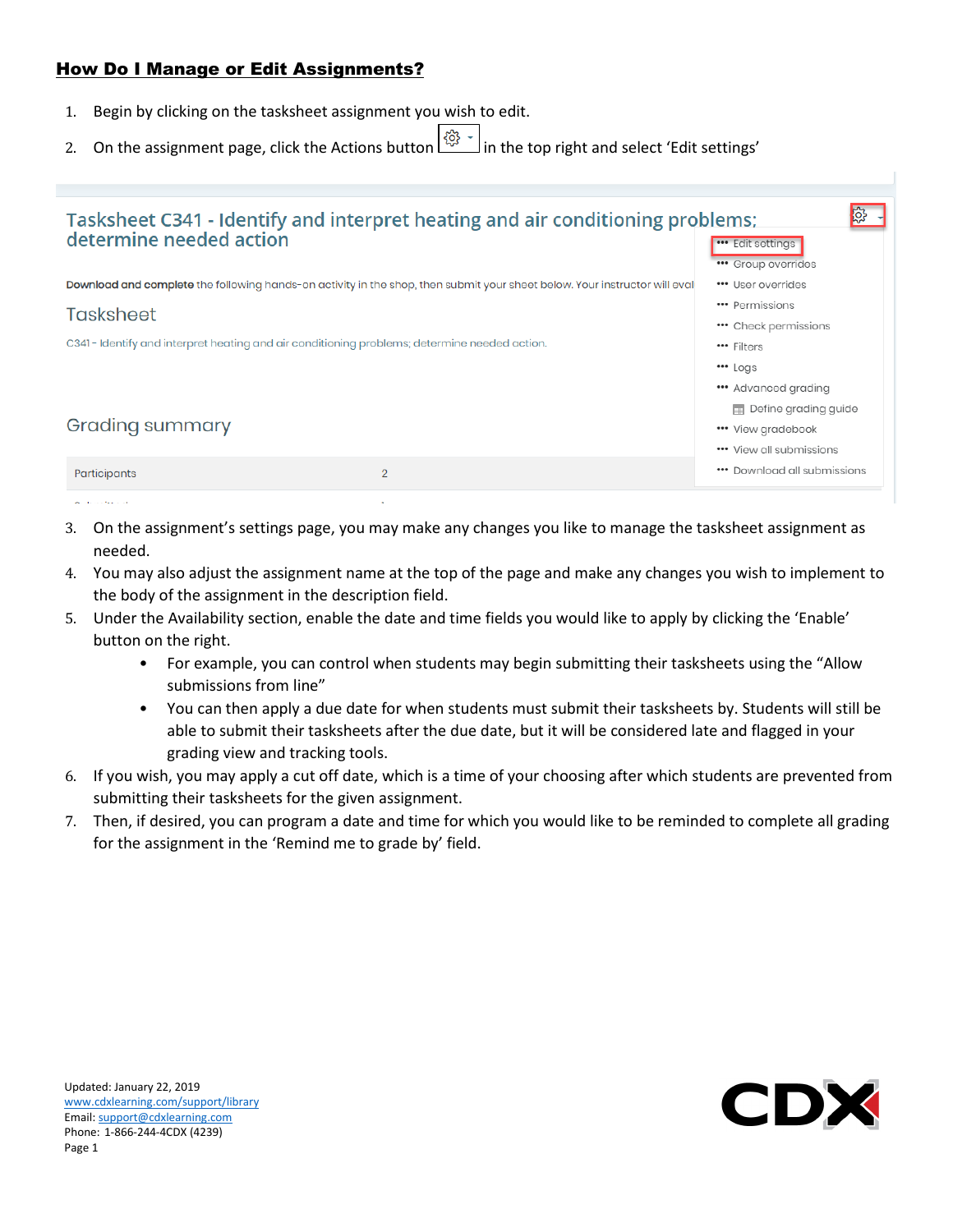| ▼ Availability         |   |                                                                                                   |
|------------------------|---|---------------------------------------------------------------------------------------------------|
| Allow submissions from | ❸ | $00 \div$<br>2018<br>$00 \div$<br>✔ Enable<br>July<br>÷<br>÷<br>$\div$<br>Ë                       |
| Due date               | ❸ | 8<br>$00 \div$<br>2018<br><b>■</b> Enable<br>$00 \div$<br>July<br>$\div$<br>$\div$<br>Ë<br>$\div$ |
| Cut-off date           | ❸ | 16<br>27<br>$2018 \div$<br>$08 \div$<br>$\div$<br>$\div$<br><b>Enable</b><br>November $\div$<br>曲 |
| Remind me to grade by  | ❸ | 15<br>$00 \div$<br>2018<br>July<br>$00 \div$<br>$\div$<br>✔ Enable<br>$\div$<br>$\div$<br>曲       |
|                        |   | Always show description                                                                           |

 $= 0.$  Indianian himan

8. Under the Submission types section, you can also control how students are able to submit their work. For example, you can choose to accept only Online Text, only File submissions, or both methods for this assignment.

▼ Submission types

Submission types

| $\blacksquare$ Online text $\bigodot$ $\blacksquare$ File submissions $\bigodot$ |
|----------------------------------------------------------------------------------|
|----------------------------------------------------------------------------------|

9. You may also stipulate how long their text submission can be or limit the number of files they may upload in a submission

| Word limit                                     | 2 |          | l Enable |
|------------------------------------------------|---|----------|----------|
| Maximum number of uploaded $\bigcirc$<br>files |   | $4 \div$ |          |

10. Under the Submission settings section, you may use the attempts reopened field to determine how to treat student attempts or submissions that need to be redone as well as how many chances students are given by adjusting the Maximum attempts field

| $\overline{\phantom{a}}$ Submission settings |  |
|----------------------------------------------|--|
|                                              |  |

| Require students to click the<br>submit button           | 2 | $No \Leftrightarrow$ |  |
|----------------------------------------------------------|---|----------------------|--|
| Require that students accept<br>the submission statement | Ø | $No \triangleq$      |  |
| Attempts reopened                                        | ❸ | Manually             |  |
| Maximum attempts                                         | 0 | Unlimited $\div$     |  |

11. Another section to consider when editing the assignment is how it should be graded, under Grade.